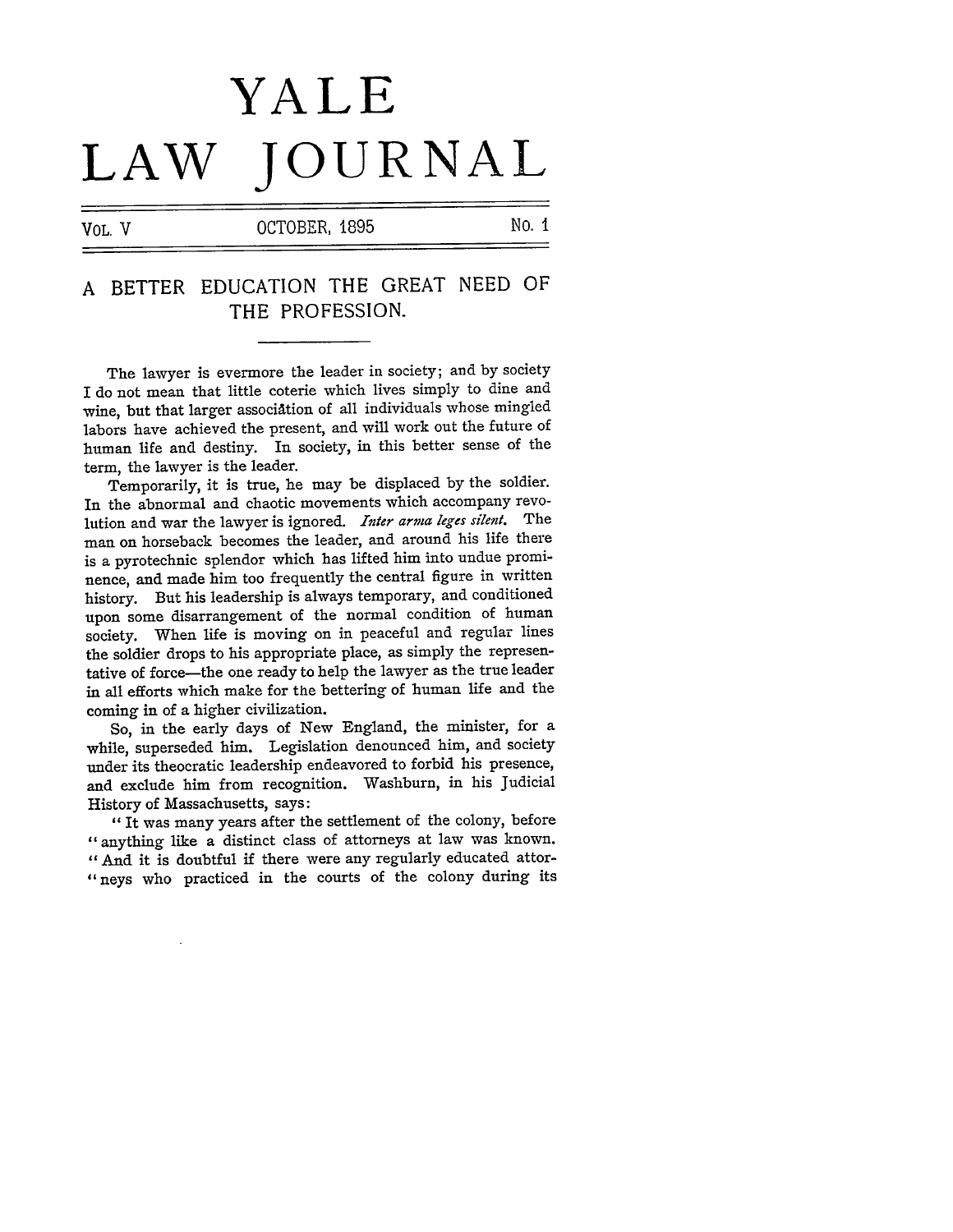"existence. Lechford, it is true, was here for a few years, but he "was soon silenced, and left the country. Several of the magistrates "had also been educated as lawyers at home, among whom were "Winthrop. Bellingham, Humfrey, and probably Pelham and "Bradstreet. But these were almost constantly in- the magis- "tracy, nor do we hear of them ever being engaged in the man-"agement of causes. If they made use of their legal acquire-"ments, it was in aid of the great object which they had so much " at heart—the establishment of a religious commonwealth, in "which the laws of Moses were much more regarded as prece- " dents than the decisions of Westminster Hall, or the pages of "the few elementary writers upon the common law which were "then cited in the English courts."

It is curious to note some of the legislation aimed to dispossess the lawyer from his rightful position, and exclude him from even existence in society. In 1656 the following statute was enacted in that colony: "This court, taking into consideration the great "charge resting upon the colony, by reason of the many and "tedious discourses and pleadings in the courts, both of plaintiff "and defendant, as also the readiness of many to prosecute suits "in law for small matters. It is therefore ordered, **by** this court " and the authority thereof, that when any plaintiff or defendant "shall plead by himself or his attorney, for a longer time than *"one hour,* the party that is sentenced or condemned shall pay "twenty shillings for every hour so pleading more than the com- "mon fees appointed by the court for the entrance of actions, to " be added to the execution for the use of the country." There was a crafty wisdom in this statute which commends itself to any one of much experience on the bench, and I venture to suggest that a similar act would to-day be sustained by every court. By an act passed in *1663,* "usual and common attorneys" were excluded from seats in the General Court, as the Massachusetts Legislature was called. But notwithstanding these efforts it soon developed that the needs of society were stronger than the wishes of the theologic advisers, and little by little the lawyer was lifted in even that theocratic society into his proper and accustomed place, and there, as elsewhere in the land, became the recognized leader.

To-day, wealth is striving to dispossess him from his position of leadership, and money is used to secure position and control, but with the ordinary result that place and power acquired alone by such means simply expose the possessor to ridicule and scorn. It takes something more than a **\$200** silk nightshirt to make a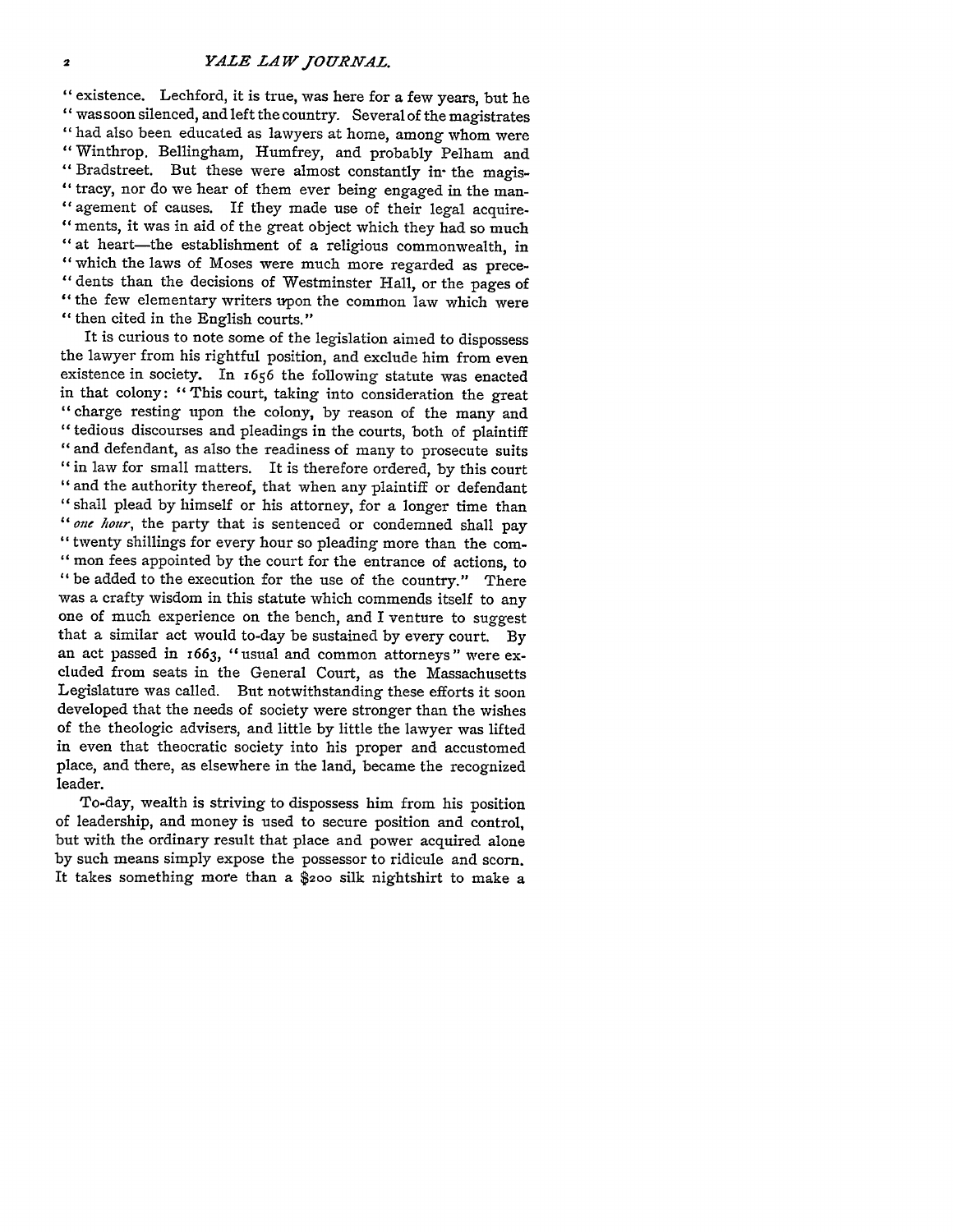man a leader in social forces, and whatever of prominence and notoriety money may purchase, it never purchases the power to change the currents of life.

This leadership of the lawyer is not accidental nor enforced, but natural and resulting from his relations to society. That which binds society together and makes possible its successes and its blessings, is the mystic force which we call "law." It is that which transforms humanity from a mere aggregation of individuals, each by his own strong arm asserting his rights, into an organized society, the rights of whose individual members, as against one another, are enforced by the united strength of all, and in whose consequent freedom of personal action has been wrought out all the achievements of the past, and rest all the possibilities of the future. He, therefore, who voices the law, who is its interpreter, must inevitably stand in the front as the leader in the social organization, the one to direct the movement of all its uplifting forces. Sneer at it as any one may, complain of it as any one will, no one can look at American society as it is to-day, and has been during the century of national existence, without perceiving that the recognized, persistent and universal leader in social and political affairs, has been the gentleman of the green bag. A distinguished member of our profession said to me the other day in Nashville: " It is a curious fact that though there is no express authority therefor in any constitution or statute in the land, the lawyers have always been the rulers of this nation." We speak of our constitution as the wise organic instrument under whose provisions the nation has moved on to strength and glory, but that constitution was the handiwork of lawyers. They framed it, and they have interpreted it. Think how we should have drifted, and what a helpless mass of people we should have been without its grants, limitations and distributions of power. And, in a general way, the same may be said of every State Constitution, and of every statute. It is the brain of the lawyer which fashions them, and his brain that applies and makes them useful. As a general rule, made more conspicuous even by the few brilliant exceptions, the lawyer has been the legislator, the judge, and the executive.

The power which alone permanently controls and lifts upward is brain power, and brain power applied in such a way and to such forces as regulate life in its daily action. Leadership, however, does not attend on the mere name of lawyer. It will continue in him and become more or less potent as his capacity therefor improves or wanes, according to his increasing or lessening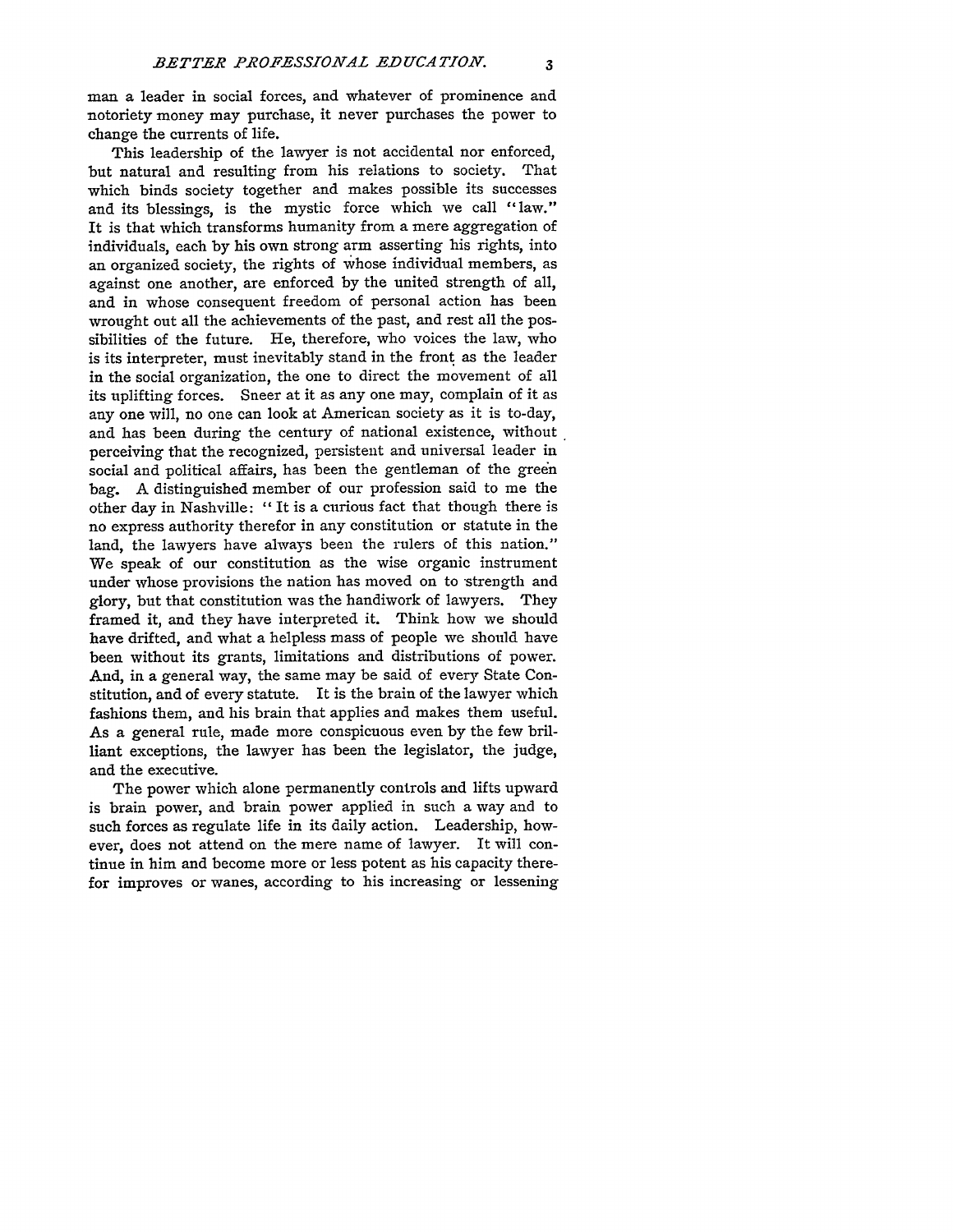fitness for interpreting the rules of human conduct and directing the movements of society. There is no physical force to compel his supremacy. He has no inherited right, and he must always stand intellectually in front if be would lead. Civilization lifts all men up. The schoolroom places each man on a higher level than his father occupied. Knowledge is not only more widely distributed, but also moving on a higher plane. And the lawyer of the future, to continue the leader, must be a wiser man than the lawyer of the past or present.

The thought of some is to dispossess the lawyer by giving to each man a knowledge of the rules of law, and you will find on many bookshelves such volumes as these: "Every Man His Own Lawyer," "The Business-Man's Guide,"-books aimed to place before all men the common rules for interpreting and controling business transactions. Some fancy that with this diffusion of knowledge the need for the lawyer will cease. They who indulge in such fancy forget the fact that the many never keep pace with the few, that social and business relations become more complicated as civilization advances, and that with the complexity of those relations comes a multiplicity of rules and laws beyond the reach of the ordinary education of the many. There is as much difference between the few primitive rules that controlled society in its early stages of development and those which are now required for the management of its great and interlaced interests, as there is between the hatchet, the saw and other ordinary tools of the carpenter, and the marvelous and intricate machinery of our great manufacturing establishments. It may require but little time and effort to learn how to use a plane or a hand-saw, but to construct and keep in motion and order all the involved machinery of a great manufacturing establishment requires years of patient study and careful attention. So it may be that a little knowledge will enable one to go into a primitive society and advise as to the rules of law controlling its few transactions, but he who would stand in one of our great commercial cities as a power and a leader, advising and directing all its multiform affairs, must be a man of superior knowledge and large wisdom.

We hear many suggestions to-day as to the means necessary to make the law keep pace with the needs of advancing society. Law reform is a great cry. Simplicity in mode of procedure is thought by some to be the one thing needful. Far be it from me to belittle this demand. I do not wonder that the lawyer fell into disrepute when the highest effort seemed to be put forth in solving mere questions of pleading and practice, when the pride of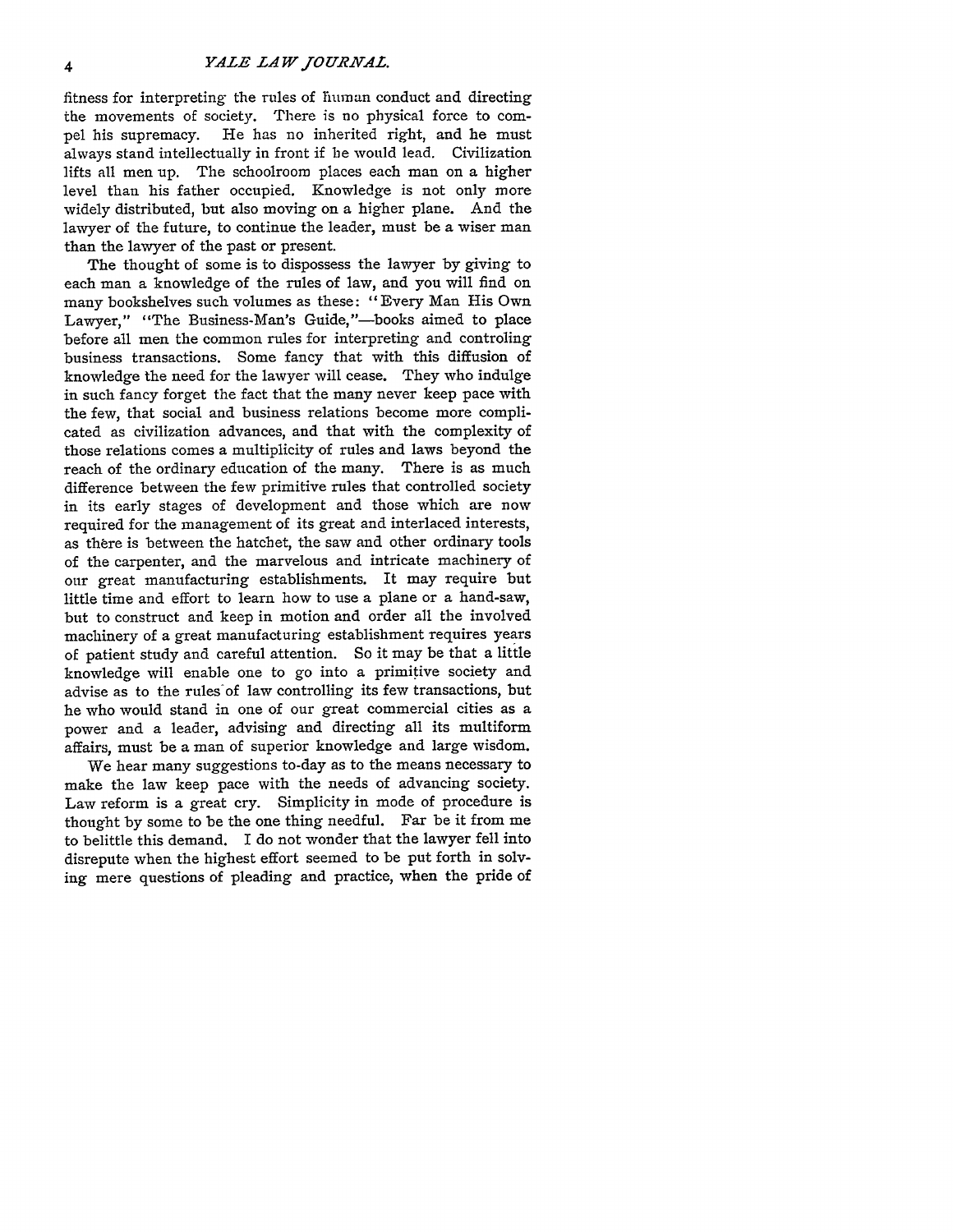the lawyer was in tripping his adversary through a mere technicality, and when the outcome of too many a law suit was not the determination of the relative rights of the litigants but simply how nearly the pleadings on the one side or the other conformed to a technical and arbitrary system. Chief Justice Taney, writing of his professional experience, says: "In that day strict and nice technical pleading was the pride of the bar, and I might also say of the court. And every disputed suit was a trial of skill in pleading between counsel, and a victory achieved in that mode was much more valued than one obtained on the merits of the case." I am glad that law reformers have swung ponderous blows against the common law system of pleading and practice, aid are striving to give the utmost simplicity to modes of procedure. Once in a while we see one of those technical devotees of ancient ways, whose delight is simply in the maneuvers of the court room. I remember one, who, employed to defend a chancery suit, wearied the court by the multitude of his dilatory, evasive, and technical pleas and motions. Finally, the judge, in his impatience, said to him, "Why do you take up my time with these frivolous and technical matters; why do you not come to the merits of the case at once **?"** and his reply, which illustrates so well the spirit of the old practitioners, was, "the moment I get to the merits of the case I lose all interest in it." No thoughtful man can doubt that simplicity in modes of procedure is of the utmost importance. The mere tools of the profession should be easily handled. Writing a pleading, or any other document, in a dead language is not the best evidence of the highest practical learning, or the greatest capacity. And it is to the credit of our profession that its members are rapidly coming to appreciate this truth; to realize that mere form is of trifling moment, and that substance of right and justice is the one thing to be striven for. God speed the day when a victory won by a trick shall ruin the lawyer who wins it.

Again, another demand is for more speed in the despatch of litigation A slow procedure with free right of appeal from court to court and abundant license of indirect collateral attack was barely tolerable when life itself moved slowly, when business transactions were few, when travel was by canal boat or stage coach, when the mail was weekly or at best tri-weekly, and when leisure was abundant. The pure gold of truth and justice was finally separated, it is said, after being sifted through many judicial sieves. "Jarndyce *v.* Jarndyce" expressed even then the contempt of thoughtful minds. The law's delay became proverbial.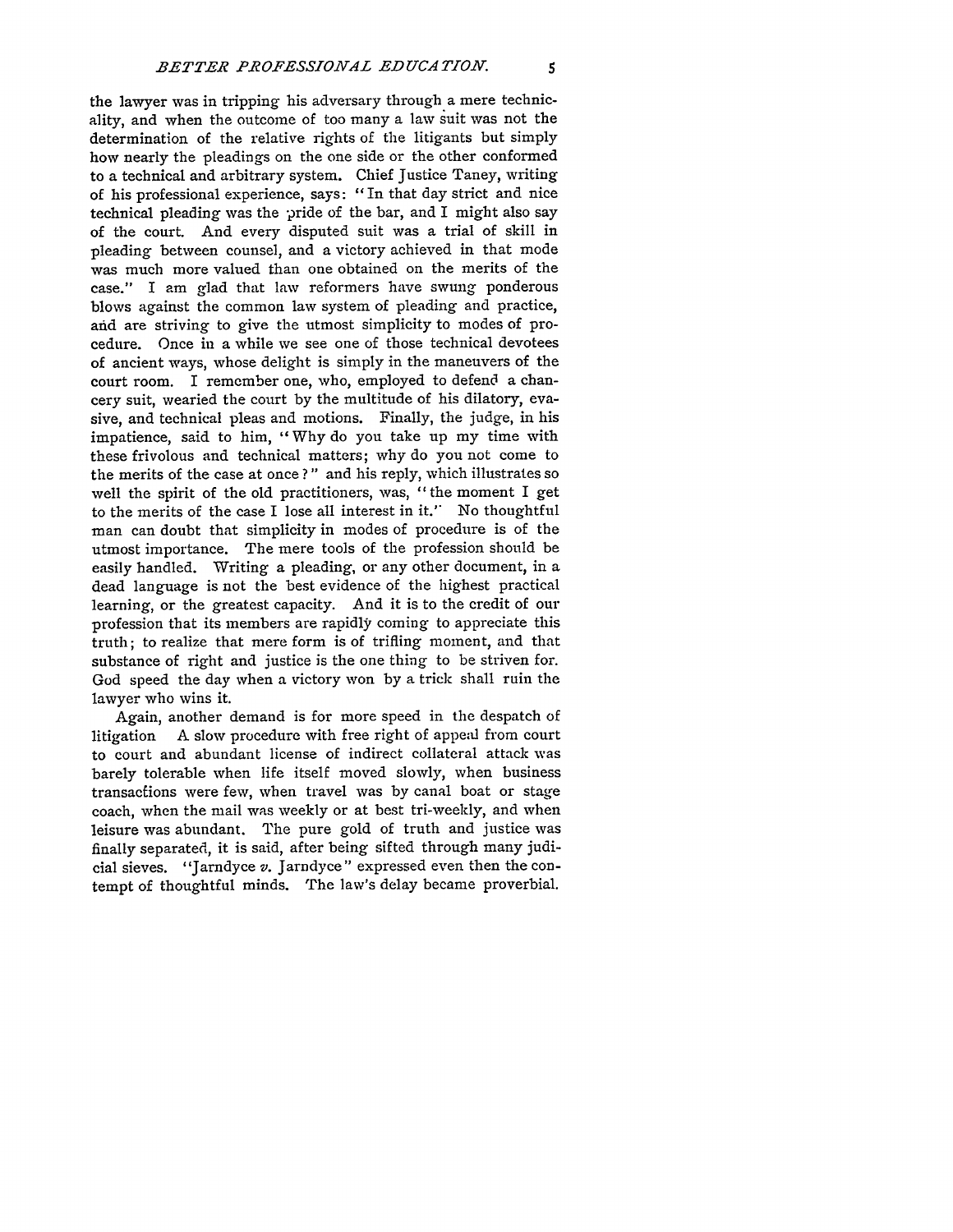Now, when travel is by steam, and correspondence by electricity, when business transactions challenge the seconds in their flight, when men grow rich or poor in a fortnight, and all life moves in the hot haste of a Kansas cyclone, something must be done to bring the movements of the courts into harmony with the speed of other things. It is not strange that business men are compelling the members of their various commercial bodies to settle their controversies through committees rather than by law suits. Lawyers are proverbially conservative, and they do not change their habits or notions as easily or as quickly as some might wish. Precedent is an awful tyrant in our profession. What has been is to many the sacred law of what must be, and an iconoclast on the bench is a sacrilegious judicial monster. Even that tribunal of the nine black gowns glories in the past, and follows in its traditions, and the agonizing cry of the despondent dissenter, even in the income tax case, is that stare *decisis* is being stabbed in the house of its friends. *Et tu Brute!* When the court had little to do, the justices were wont to spend the morning hours of each Monday in reading at length what they had written during the prior weeks. What has been must be, and so, although the great stress of accumulating business demands every hour, the customs of the past still largely control. Some one has denounced in language too strong for me to quote the waste of time in reading to an audience of **oo** or so that which is the interpretation of the law for **70,000,000** of people, who learn what has been decided not from the lips of the justices but from the pages of the press. And, I may add, the acoustic properties of the court room are so imperfect, and the voices of the justices generally so low, that scarcely half the scanty audience hear what is said. And when one speaks so that all in the room do chance to hear, the press dispatches announce to the world that the audible justice has made a stump speech from the bench. But "great is Diana of the Ephesians," and so for "about the space of two hours" every Monday morning the reading must go on.

Yet speed of itself may be more of a vice than a virtue. Important questions are not rightly decided unless fully considered, and the administration of justice would soon be pronounced a mockery if first impressions controlled every case. But greater expedition can be obtained without detracting from fullest examination and consideration. Shorten the time of process. Curtail the right of continuance. When once a case has been commenced deny to every other court the right to interfere, or take jurisdiction of any matter than can be brought by either party into the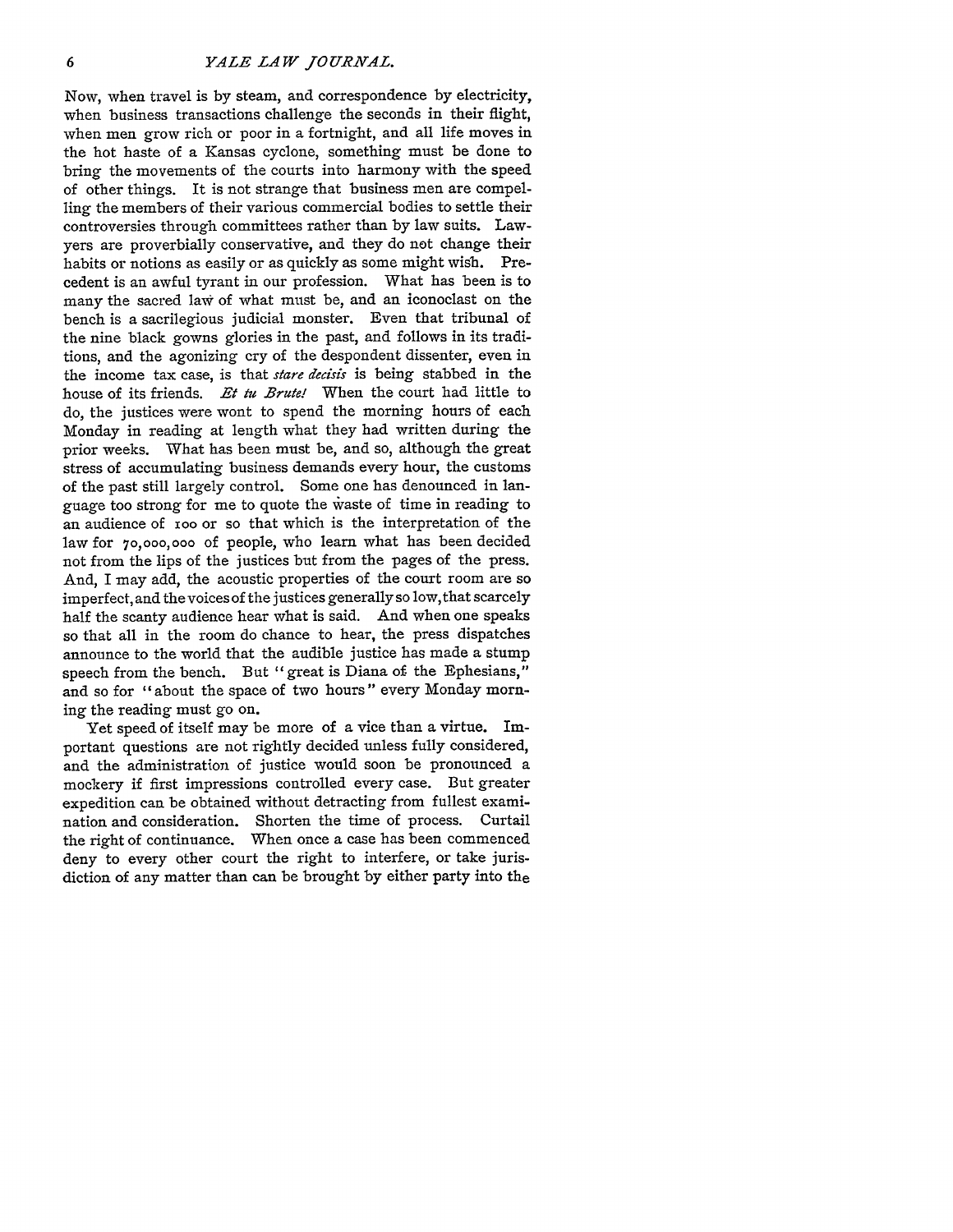$\overline{7}$ 

pending litigation. Limit the right of review. Terminate all review in one appellate court. Reverse the rule of decision in appellate courts, and instead of assuming that injury was done if error is shown, require the party complaining of a judgment or decree to show affirmatively not merely that some error was committed in the trial court, but also that if that error had not been committed the result must necessarily have been different. It may be said that this would make reversals difficult to obtain. They should be difficult. The end of litigation should be almost always in the trial court. Business men understand that it is best that the decisions of their committees of arbitration should be final and without any review; while some of our profession seem to think that justice is more likely to be secured if by repeated reviews in successive courts, even to the highest in the nation, the fees of counsel can be made to equal if not exceed the amount in controversy between the clients. In criminal cases there should be no appeal. I say it with reluctance, but the truth is that you may trust a jury to do justice to the accused with more safety than you can an appellate court to secure protection to the public by the speedy punishment of a criminal. To guard against any possible wrong to an accused, a board of review and pardons might be created with power to set aside a conviction or reduce the punishment, if on the full record it appears not that a technical error has been committed, but that the defendant is not guilty, or has been excessively punished.

The truth of it is, brethren: in our desire to perfect a system of administration, one which shall finally extract from confused masses of facts and fictions the absolute and ultimate verities, we forget that tardy justice is often gross injustice. We are putting too heavy burdens on our clients, as well as exhausting the patience of the public. Better an occasional blunder on the part of a jury or a justice of the peace, than the habit of protracted litigation.

The idea of home rule and local self-government is growing in favor. Thoughtful men more and more see that the wise thing is to cast upon each community full responsibility for the management of its local affairs, and that the great danger to free government is in the centralization of power. Is it not in line with this thought that as far as possible the final settlement of all controversies which are in themselves local shall be by the immediate friends and neighbors of the litigants? Was not that the underlying thought of the jury as first established? And while we boast that the jury system is the great bulwark of our liberties, are we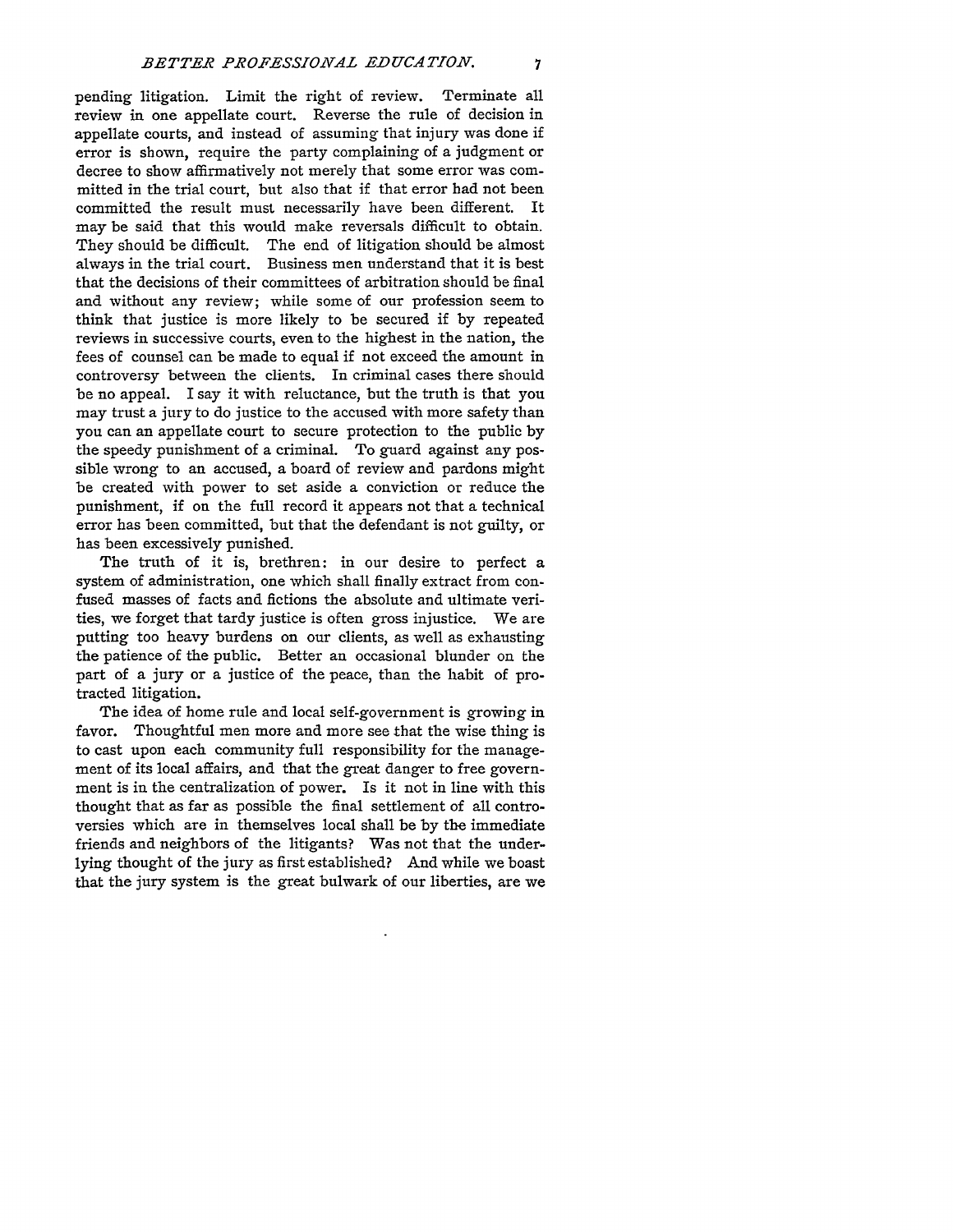not in danger of undermining its strength and impairing its influence by the freedom of appeals? Is not the implication therein that the jury and the trial judge cannot be trusted, and is not the sense of responsibility taken away from both when they understand that no matter what they may decide some superior and supposedly wiser tribunal is going to review all their decisions and correct whatever of mistake they may make?

We boast of the educating influence of the ballot-box, and say that only as each citizen realizes that the responsibilities of government rest upon him is possible the development of a perfect system of popular government. Is it not also true that the jury room has its educating influence, and that we ought so to adjust our system of jurisprudence that each juror shall come to feel that the responsibility for the administration of justice rests largely upon him?

But whatever of help may be in these suggested reforms, they are impotent of themselves to create the leader. They are simply a matter of machinery. The power must be in the man. The lawyer must be fitted to lead. For that a thorough education is necessary. And so I come to the thought which I wish to impress upon you; and that is: if our profession is to maintain its prominence, if it is going to continue the great profession, that which leads and directs the movements of society, a longer course of preparatory study must be required. A better education is the great need and the most important reform. The door of admission to the bar must swing on reluctant hinges, and only he be permitted to pass through who has by continued and patient study fitted himself for the work of a safe counselor and the place of a leader.

I do not propose to discuss the different methods of legal education, or compare the law school with the office, the case with the text-book. These are questions which others can and doubtless will discuss with far more ability and with the benefit of a larger experience. That which I wish alone to emphasize is the need of securing in some way to every one admitted to practice the benefit of a preparation therefor far surpassing that which most young lawyers now enjoy. I speak with the utmost freedom, for I did that which I now condemn. I hastened through my legal studies and was by the diploma of a law school and a certificate from a court declared fit to advise as to all rights and liabilities, and to carry on any litigation before I was old enough to be entrusted with the right to vote. I appreciated the mistake when I attempted to practice, and I fear some of my clients became equally aware of the fact.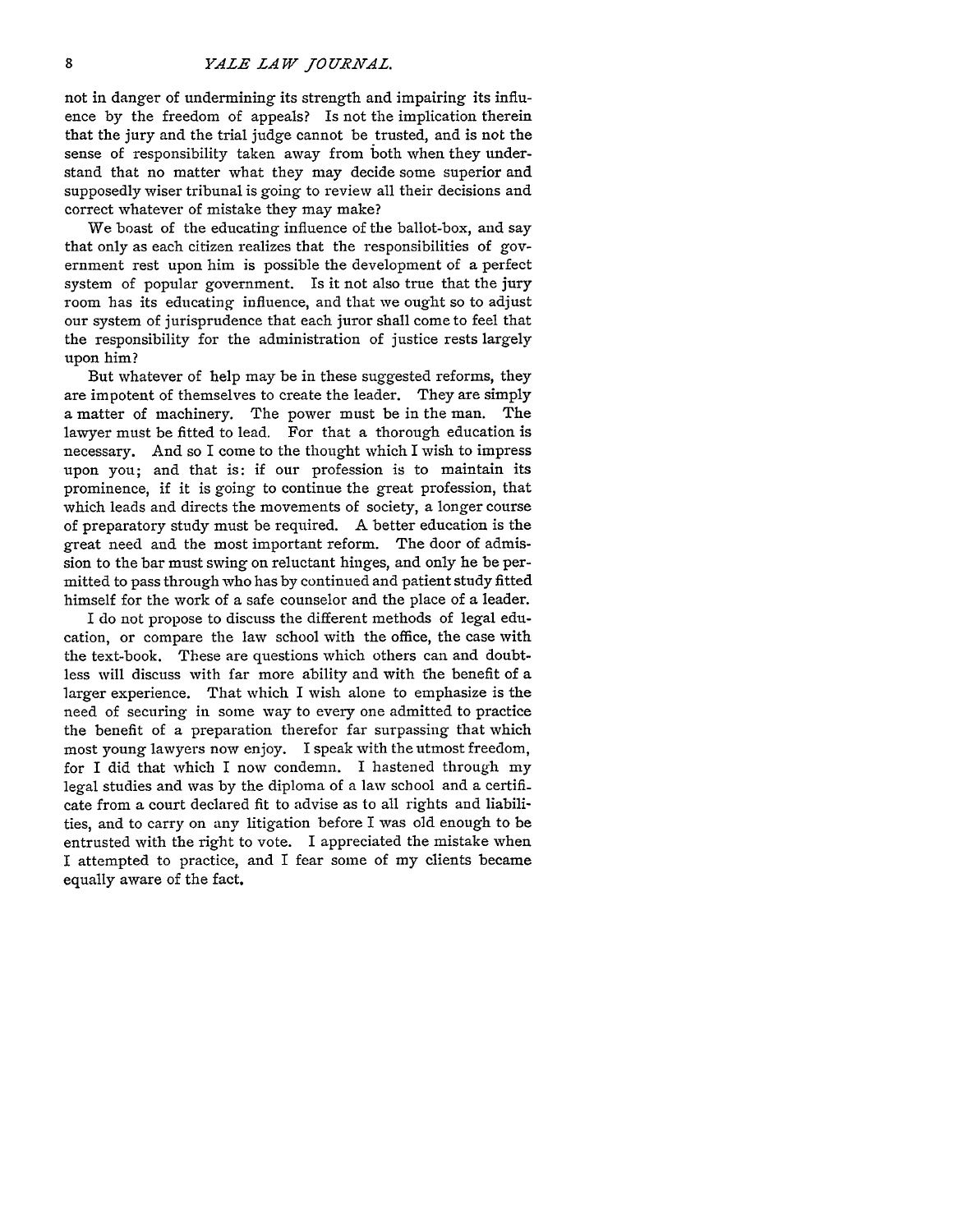But why is a higher education to-day the special need of the profession? Because, first, the law is a more intricate and difficult science than heretofore. The very complexities of our civilization and the multiform directions of human enterprise have not only increased the number but have also given greater variety to the rules controlling business transactions. He who would become qualified to counsel and guide must therefore have a larger legal lore, and that is only obtained by a more extended study and training. While it is true that the practice of the law is becoming divided into specialties, and we have the insurance lawyer, the railroad lawyer, etc., yet no man can become a successful specialist without a general knowledge of the rules obtaining in other departments than his own.

Because, second, to preserve the confidence of the community in the profession, each member must be qualified for the higher demands now made upon it. When society perceives that the great number are but slightly educated, how soon will the lawyer fall into disrepute. He will be only the object of the sneer of the cynic and the laugh of the wit. He will be thrown from his position of leader, and no longer sought after, respected, or followed.

Because, third, his mistakes are freighted with greater possibilities of injury. When business transactions are nothing more than an occasional barter of a chattel, or a simple contract for labor, a mistake works but little injury, and only to a few. But when they involve the great railroad and commercial dealings, so common to-day, a mistake may be fruitful of large and widespread ruin. So the responsibilities which rest upon us are greater than ever before, and we must rise to the level of those responsibilities, or both we and the society we attempt to lead will suffer.

Because, fourth, society each day of its advancing civilization needs and demands a wiser leadership. The welfare of humanity rests not on what has been accomplished, but on the steps forward which it takes. If those steps are wisely advised and prudently taken, then we may confidently look for the coming in of the day of which poets have sung, and which prophets have foretold, when peace and righteousness shall fill the earth. While, on the other hand, if illy advised and rashly taken, progress ceases and society resolves itself again into the anarchy and chaos from which it has so slowly arisen. It has often been said that a community is no better than its leaders, and while there may be temporary exceptions, that is certainly the general rule. So if we would have a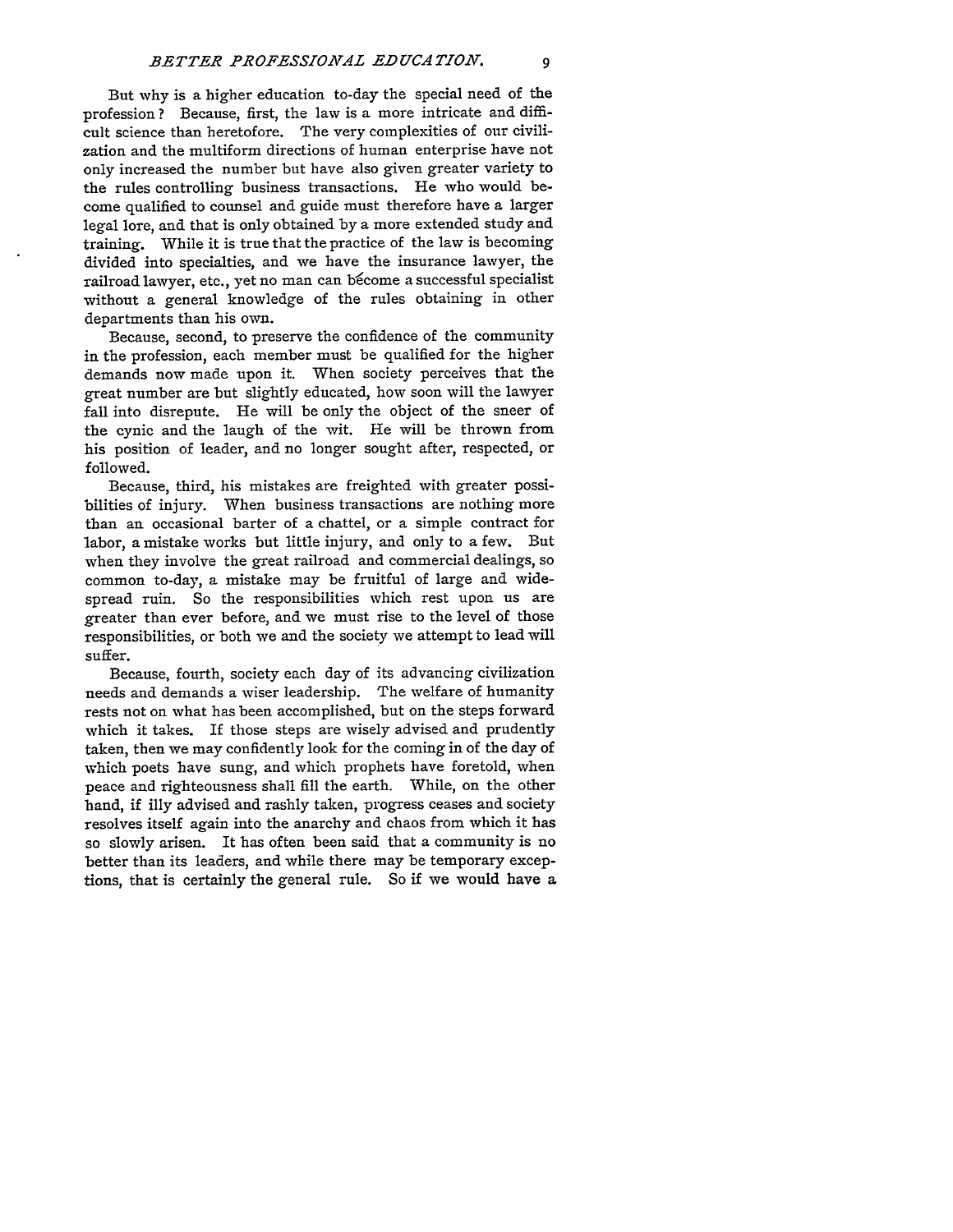steady advance in social order we must have an equally constant advance in the character and accomplishments of the lawyers, its leaders.

I know that mere education is not all-sufficient. There must be a man to be educated. It is an old saying that you cannot make a silk purse out of the caudal appendage of the female swine. No more will any amount of study and training pour legal lore into some craniums or give that rare and blessed gift, common sense. Still that does not prove that there is no need of education. Henry Ward Beecher once said that dress does not make the man, but when the man is made he looks a great deal better dressed up. So while mere study will not supply the lack of legal capacity, given one capable of becoming a lawyer, and a thorough education will place him in the front.

The strength of an army is not in its numbers, but in its discipline and training. Cortez, with a handful, rode through Cortez, with a handful, rode through thousands of opposing Mexicans and entered the capital city in triumph. Japan's disciplined troops saw scarcely anything else than the backs of the fleeing Chinese, and the most numerous people on the face of the earth were conquered within a few weeks. So it is with our profession. Its power lies not in the mere number of its members, but in their learning and capacity. **A** single true and noble lawyer is strength and glory, while a thousand pettifoggers are weakness and shame. In our late war, with its millions of volunteer soldiers, who became the victorious leaders ? The trained students of military science. Their education had fitted them to lead. The great movements of civilized society upwards are struggles, though not wars. Who can lead in those movements? Mainly the trained lawyers, they whose long study of human rights and obligations enables them to place before each individual the limits of action, and to guide into paths of life and conduct, which are ways of pleasantness and paths of peace, and so the paths through which civilization moves on and up.

It may be objected that if the course of study is extended and the conditions of admission to the bar increased a great many will be deterred from entering the profession. A perfect answer is that a great many ought to be deterred. A growing multitude is crowding in who are not fit to be lawyers, who disgrace the profession after they are in it, who in a scramble after a livelihood are debasing the noblest of professions into the meanest of avocations, who instead of being leaders and looked up to for advice and guidance, are despised as the hangers-on of police courts and the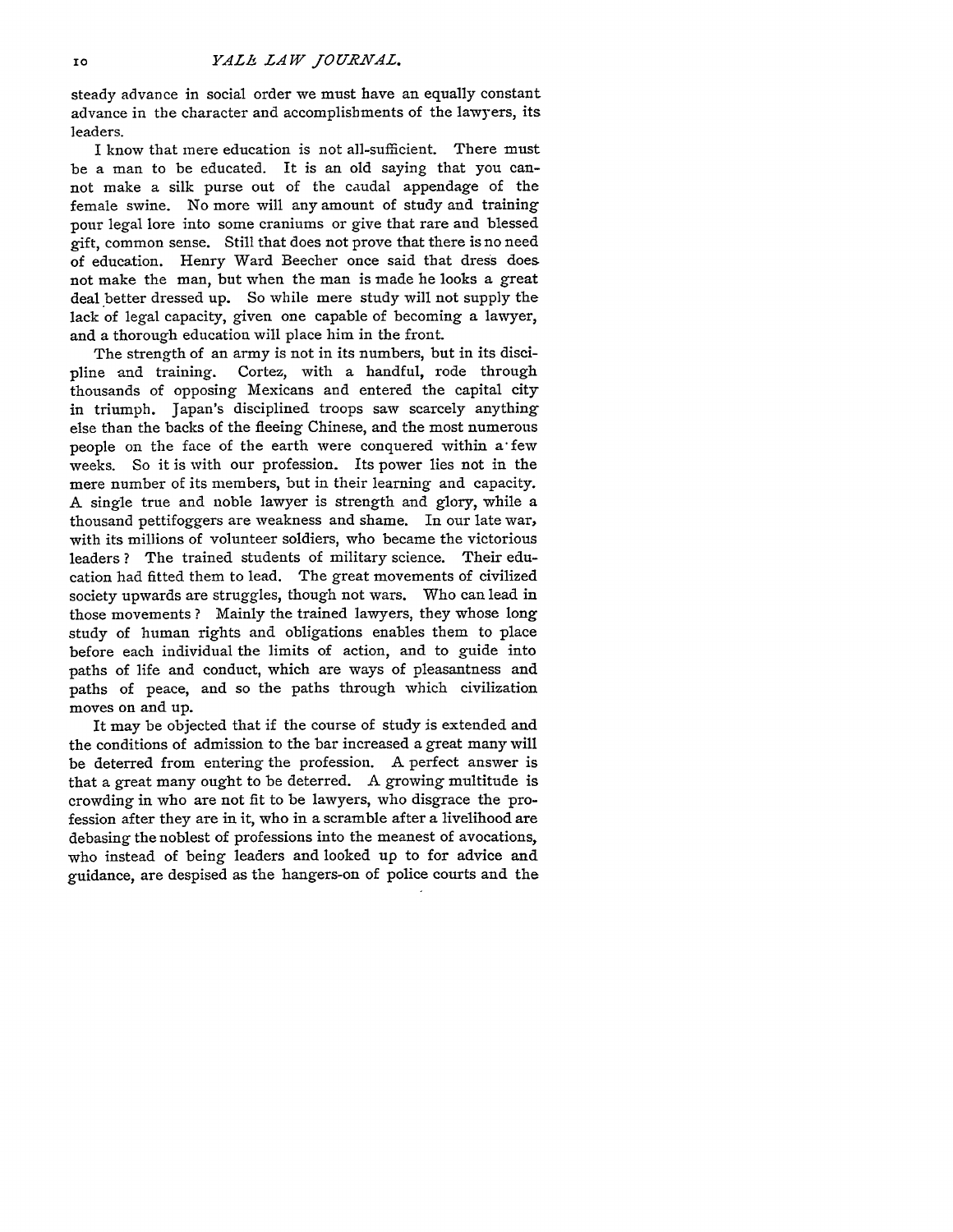nibblers after crumbs which a dog ought to be ashamed to touch. Even of those who would love to keep up the dignity of the profession many find no adequate compensation from the practice, and so mingle with it dealing in insurance, real estate, and kindred matters, to eke out the living the law does not furnish. It would be a blessing to the profession, and to the community as well, if some Noachian deluge would engulf half of those who have a license to practice. Webster's reply to the question whether the profession was not crowded was that the first story was full but that there was plenty of room in the second. We should see to it that there be no first story, and that only second-story lawyers be found on our rolls.

It is said that some of the noblest of our members would *be*shut out from the law and turned into other pursuits. If a four years' course of study had been required, would Abraham Lincoln have become a lawyer ? My reply is two-fold. First, seldom would any one capable of becoming a hero of the bar be turned away. Obstacles only stimulate the efforts of such men. They work their way up in spite of all difficulties. They glory in their ability to overcome all opposition. Secondly, if perchance some one worthy of a place on our rolls should be kept away there will be plenty left. The general level of professional standing should not be lowered for fear some single chieftain is never found.

Finally, it is objected that the high standard should not be insisted upon, because in our hamlets and smaller villages there is room for very ordinary lawyers. This is a mistake. There is no place anywhere on the face of the earth for a cheap lawyer. It is true that in a village there may be but little business, true that many transactions are of such a simple character that a limited knowledge of the law will guide one safely through them ; but it is also true that the relations between the villages and the great business cities are becoming more and more intimate, and are such that often the highest legal lore is required to properly advise the dwellers in the former as to their rights, duties and liabilities, and so the lawyer in the village must be qualified to meet the lawyer in the city on equal terms. Further, he will represent the village in the Legislature, and he should be able to make that village **a** power in the legislation of the State. There should be a general lifting up of the profession so that all its members everywhere be recognized as leaders.

The final peace of the world will be wrought out through our profession. I know the poet sings of the day

<sup>&</sup>quot;When the war drum throbs no longer and the battle flags are furled In the parliament of man, the federation of the world.".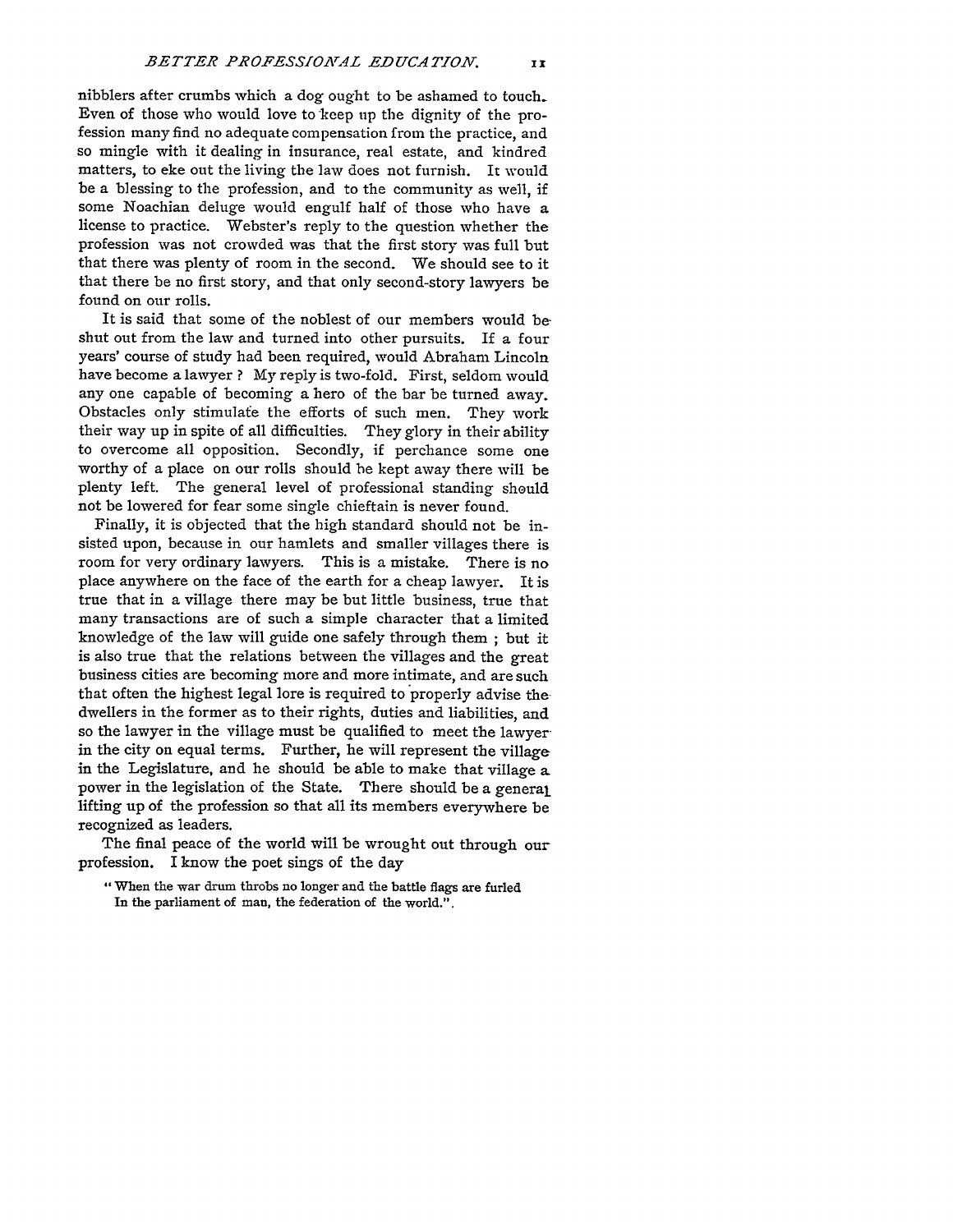But the poet is mistaken. The legislator will not bring the day of universal peace. There will never be one great parliament, one Federal republic embracing all races and ruling the world. The law of race individuality with its consequent differences and antagonisms cannot be overcome. Gaul and Teuton, Slav and Saxon will never become one people. Blood is thicker than water. Because individuals of these varied races come to this new land of ours and dwelling as neighbors are slowly moving towards one homogeneous people, it does not follow that the law of race will ever be forgotten or ignored in the native land. The vision of one great nation with a single parliament is only a poet's dream. But the lawyer will work out the final peace and bring in the glad day when the spear shall be turned into a plowshare and the sword into a pruning hook, and nations shall learn war no more. In each separate nation as it advances in civilization more and more are differences settled and rights adjusted by the lawyer and the judge, rather than **by** the pistol and bowie-knife ; so as the world advances in civilization will differences between nations be in like manner settled. Arbitrations are growing in favor, and international courts will soon be a part of the common life of the world. I know the time may seem far distant when any such court shall come into existence. It will be witness to a great advance in civilization, and yet within the last fortnight I have seen it stated in the papers that the French Assembly has unanimously passed a resolution looking to the establishment of some tribunal of arbitration to settle all differences that may in the future arise between that nation and this country. The world is becoming familiar with international arbitrations, and the settlement of disputes thereby ; and every successful arbitration is but a harbinger of the day when all disputes between nations shall be settled in courts of peace and not by the roar of cannon and waste of blood.

When in youth I studied the structure of our government, I looked with awe and reverence upon the Supreme Court of the United States, a tribunal taking no cognizance of the minor disputes between individuals within the several States, but sitting in judgment upon the weightier controversies between States and citizens thereof, and determining the rights and liabilities of States to each other and to citizens. I thought of the solemn sense of responsibility which must rest upon each justice thereof as he came to the decision of every case. The years have brought me to a place on that bench. With a profounder reverence and a personal sense of responsibility I now look upon that court and its work, and I would that every judgment it pronounces should be